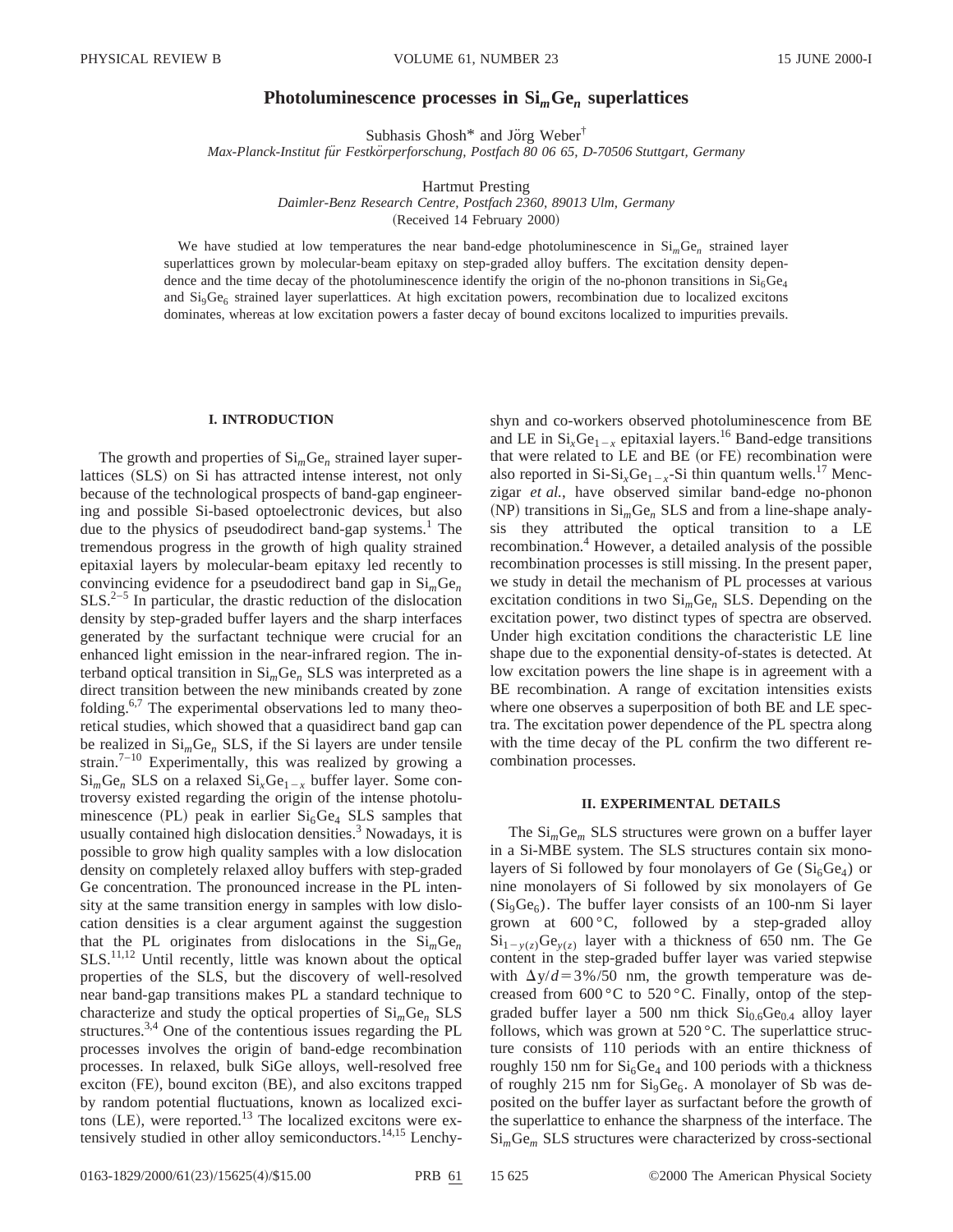

FIG. 1. PL spectra of  $Si<sub>6</sub>Ge<sub>4</sub>$  and  $Si<sub>9</sub>Ge<sub>6</sub>$  SLS under identical excitation conditions (laser power=100 mW cm<sup>-2</sup>,  $T=1.8$  K, and  $\lambda_{exc}$  = 457 nm). The inset shows the semilog plot of the same PL spectra. The low-energy edge of the NP peaks are fitted with straight lines indicating an exponential dependence.

transmission electron microscopy (TEM), x-ray diffraction (XRD), and Raman scattering. The dislocation density was determined by cross-sectional TEM. The period length of the superlattice structures was determined with TEM and XRD.

The samples were immersed in liquid helium at 4.2 K or at 1.8 K in an optical cryostat. Front surface excitation by the 457- or 514-nm lines of an  $Ar^+$  ion laser was used. The excitation density could be varied from 10  $\mu$ W cm<sup>-2</sup> to 1 W cm<sup> $-2$ </sup>. The penetration depth of the laser light in the sample varied from 0.27  $\mu$ m at 457 nm to 2.7  $\mu$ m at 514 nm. An infrared filter was used to block all light shorter than 1000 nm. The PL signal in the wavelength region of 1000– 1800 nm was dispersed by a 1 m grating monochromator and detected with a liquid-nitrogen-cooled Ge detector. The detector signal was amplified in lock-in technique. The spectral response of the system was calibrated to a black body source. The PL time decay was determined by pulsing the laser with an acousto-optic modulator. The PL signal was detected by a fast photodetector with 5 ns risetime and a transient recorder. The time resolution in the whole setup was of the order of 10 ns.

### **III. EXPERIMENTAL RESULTS**

# **A. General features of the photoluminescence spectra**

Figure 1 presents the near band-edge PL spectra of two SLS samples  $(Si_6Ge_4$  and  $Si_9Ge_6$ ). The excitation density was  $\sim$ 100 m W cm<sup>-2</sup>. The NP transitions are centered at 0.882 eV in  $Si<sub>6</sub>Ge<sub>4</sub>$  and 0.765 eV in  $Si<sub>9</sub>Ge<sub>6</sub>$ . The NP peaks shift as expected towards higher energies with decreasing number of Ge monolayers. The transition energies as a function of period length  $(m+n=10, m+n=15)$  match well the results from effective-mass calculations. $3,4,7$  The addi-



FIG. 2. Low temperature  $(1.8 \text{ K})$  PL spectra of a  $\text{Si}_9\text{Ge}_6$  SLS  $(a)$ and a  $Si<sub>6</sub>Ge<sub>4</sub> SLS$  (b) for four different excitation conditions with  $I_0 \sim 0.1$  mW cm<sup>-2</sup>. Empty circles represent the experimental data. The experimental line shape was fitted by two recombination processes: A Gaussian line (shown by the bigger dash) for the highenergy component and an LE line shape (shown by smaller dash) for the low-energy component. All spectra are scaled to show the relative intensities of the two NP components.

tional PL signals shown in Fig. 1 detected at 0.831 eV in  $Si<sub>6</sub>Ge<sub>4</sub> SLS$  and 0.715 eV in  $Si<sub>6</sub>Ge<sub>9</sub> SLS$  are due to momentum-conserving phonon replicas involving  $TO<sub>Si-Ge</sub>$ phonons. Similar PL spectra for samples from the same wafers have been reported in Ref. 4 and it has been shown that the origin of the near band-edge PL and dislocation related defect lines is different by annealing the SLS structures at high temperatures. In annealed (600 °C)  $Si<sub>6</sub>Ge<sub>4</sub>$  SLS the near band-edge PL lines shift to higher energies due to the interdiffusion of the layers.<sup>18</sup> Further annealing of the sample at 780 °C results in dislocation related  $D_1$  and  $D_2$  lines.

The insets of Fig. 1 show a semilog plot of the same PL spectra. The line shape of the NP peaks evolves from the recombination of excitons trapped at localized sites in the band tails. The lower energy side varies as  $exp(E/E_0)$  with  $E_0$ =11.5 meV in Si<sub>6</sub>Ge<sub>4</sub> and  $E_0$ =8.5 meV in Si<sub>9</sub>Ge<sub>6</sub>. The same values for  $E_0$  are derived from the spectral analysis of the phonon replicas.

#### **B. Variation with excitation power**

The NP peaks are found to be a composition of a lowenergy and a high-energy component. Differences in the excitation dependence allow a separation of the two components. Figure 2 shows PL spectra under four different excitation densities. A shift of the NP peak with excitation and small changes in the line shape are visible. We were able to model the changes in peak position and line shape with excitation density by using different intensities of the two components. At low excitation  $(I_0 \sim 0.1 \text{ mW cm}^{-2})$  the spectra are dominated by the high-energy component; high excitation densities  $(10^3 \times I_0)$  are favorable for the lowenergy component. The high-energy component is fitted by a Gaussian line shape and the low-energy component by the typical LE line shape that is given in Ref. 15,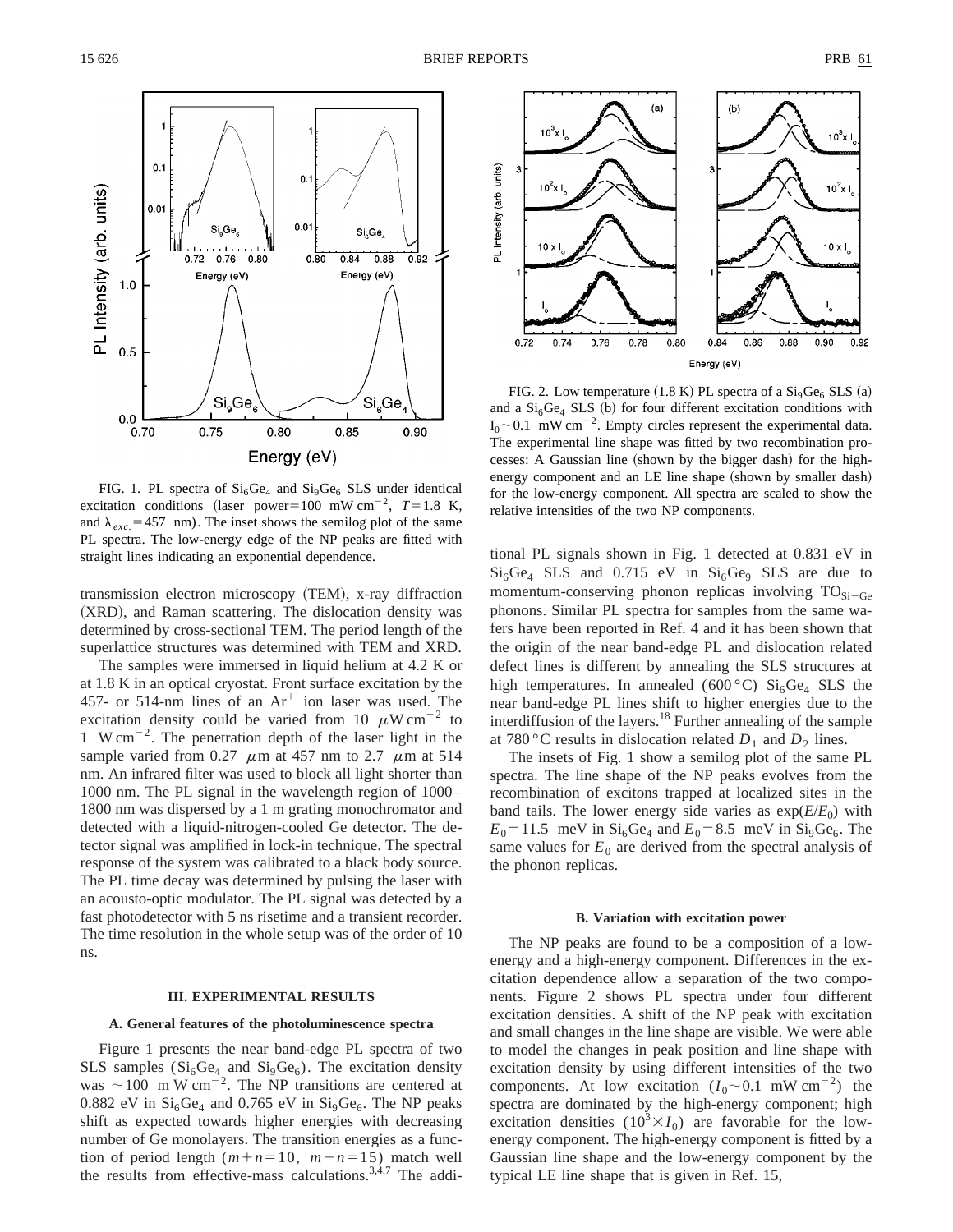

FIG. 3. Dependence of the integrated PL intensity on excitation power for the low-energy  $(\nabla)$  and high-energy  $(\bigcirc)$  components. (a)  $Si<sub>6</sub>Ge<sub>4</sub> SLS$  and (b)  $Si<sub>9</sub>Ge<sub>6</sub> SLS$ .

$$
I(E) \propto \exp(E/E_0) \left[ \frac{1}{\tau_{rad}} + \gamma \exp\left(\frac{E_c - E}{k_B T}\right) \right]^{-1}.
$$
 (1)

The first factor  $exp(E/E_0)$  originates from the density-ofstates due to potential fluctuations in the SLS and the second term describes the radiative recombination efficiency of LE.  $E_c$  is the mobility edge of the energy states and the highenergy cutoff for the PL spectra.  $\tau_{rad}$  is the radiative life time of LE and  $\gamma$  is the effective frequency for thermal excitation attempts.  $\tau_{rad}$  is determined experimentally, which will be described in the next section. We remark that the high-energy peak can also be fitted by a Lorentzian line shape, but it was found that the Gaussian line shape gives the best results. A similar deconvolution (not shown) of the phonon replicas gives the same dependence. The ratio of the NP/TO PL intensity for both, the low-energy and the highenergy component does not depend on the excitation density. The low-energy component lies 9 meV below the highenergy component in  $Si<sub>6</sub>Ge<sub>4</sub>$  and 12 meV in  $Si<sub>9</sub>Ge<sub>6</sub>$ . This separation depends weakly on the excitation intensity. The position of the separate components as well as the superposed NP peak, shift slightly towards higher energies with excitation densities, due to the increased screening of the potential fluctuations.

The excitation dependence of the PL spectra for  $Si<sub>6</sub>Ge<sub>4</sub>$ and  $Si<sub>9</sub>Ge<sub>6</sub> SLS$  is shown in more detail in Fig. 3. The NP components increase following the relation  $I \propto P^m$ , where *I* is the integrated PL intensity and *P* is the laser power density. The high-energy component shows a sublinear dependence of  $m=0.59$  for  $Si<sub>6</sub>Ge<sub>4</sub>$  and  $m=0.52$  for  $Si<sub>9</sub>Ge<sub>6</sub>$ . The lowenergy NP peak shows almost linear dependence with *m*  $=0.9$  for Si<sub>6</sub>Ge<sub>4</sub> and  $m=0.82$  for Si<sub>9</sub>Ge<sub>6</sub>. A sublinear power dependence is a typical behavior for BE recombination processes. An increasing number of electron-hole pairs



FIG. 4. Time decay of the PL from (a)  $Si<sub>6</sub>Ge<sub>4</sub>$  and (b)  $Si<sub>9</sub>Ge<sub>6</sub>$ SLS. The PL decay at lower excitation intensities  $(I_0)$  is exponential. As the excitation power is increased  $(10^1 \times I_0)$  another slow component appears and the PL decay becomes biexponential.

leads to a saturation of BE complexes, due to the finite number of impurities. Recombination of the excitons via potential fluctuations  $(LE)$  with a linear power dependence is always possible and the preferred transition at high excitation powers.

### **C. Time-resolved photoluminescence**

Further support for the two NP components in the PL spectra comes from time-resolved photoluminescence measurements. In Fig. 4 the PL decay curves for the  $Si<sub>6</sub>Ge<sub>4</sub>$  and  $Si<sub>9</sub>Ge<sub>6</sub>$  samples are given. At low excitation the PL decreases with a single exponent. As the excitation power increases another slow component appears and the whole decay can be fitted with a biexponential function

$$
I = A \exp(-t/\tau_1) + B \exp(-t/\tau_2). \tag{2}
$$

The spectral resolution of the time-resolved measurements is poor, due to the weak intensity of the luminescence. Therefore, the time decay of the high-and the low-energy component cannot be determined seperately. However, the intensity dependence of the time decay suggests that  $\tau_1$  and  $\tau_2$  are the lifetimes of the high-energy component and the low-energy component, respectively. We determine  $\tau_1 = 7$   $\mu$ s in Si<sub>6</sub>Ge<sub>4</sub> and 10  $\mu$ s in Si<sub>9</sub>Ge<sub>6</sub> and  $\tau_2$ =45  $\mu$ s in Si<sub>6</sub>Ge<sub>4</sub> and 40  $\mu$ s in  $\text{Si}_9\text{Ge}_6$ . The intensity of the slow decay increases with excitation intensity and the intensity of the fast decay saturates, which is consistent with the excitation density dependent PL spectra shown in Fig. 2. A similar biexponential PL decay was already observed in GaAs/AlAs short period superlattices, there the slower decay was also identified with the recombination of localized excitons.<sup>19</sup>